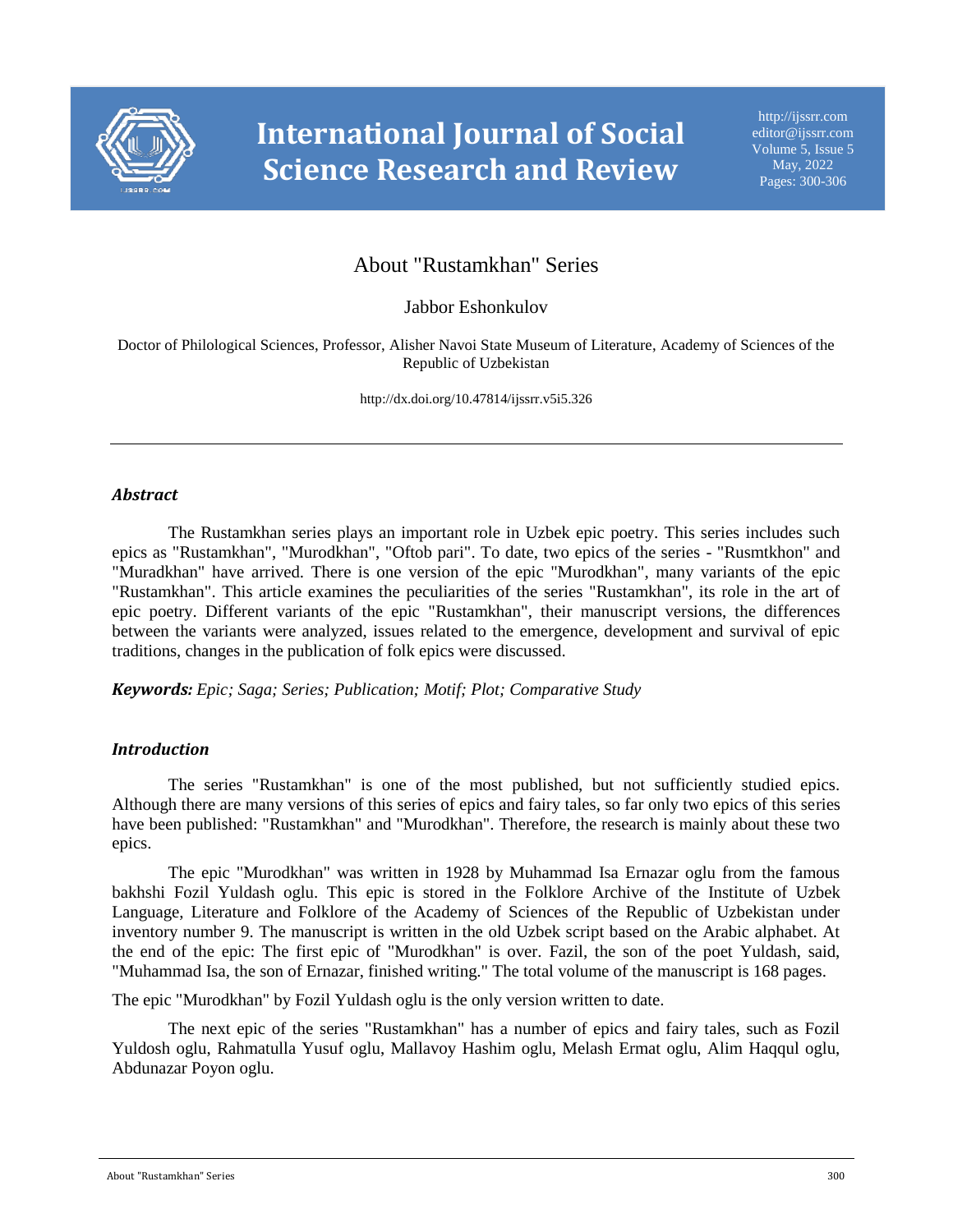The version of the epic "Rustamkhan" by Fozil Yuldash oglu (1875-1955) was written in 1937 in Bulungur district of Samarkand region by the famous folklorist Hodi Zarifov. The manuscript is in Latin script and consists of six notebooks, five of which are 20x28 and one is 17x22 cm. The number of poetic lines is 2093, and the number of prose lines is 2060. This version of Fozil Yuldash oglu is recorded in the archives of the Institute of Uzbek Language, Literature and Folklore of the Academy of Sciences of the Republic of Uzbekistan under inventory number №-12.

Another option belongs to the son of the narrator Rahmatulla Yusuf. There is no information about this in any scientific source. Because the previous researchers who studied the epic "Rustamkhan" were unaware of this version of the epic.

The epic "Rustamkhan" kept in the above-mentioned folklore archive under inventory number 1702 was written in 1975 by the storyteller Rahmatulla Yusuf oglu, who lived in the village of Karakisa, Koshrabad district of Samarkand region.

This manuscript from the repertoire of Rahmatulla Yusuf oglu, a follower of the traditions of the Kurgan school of epic poetry, is written in the old Uzbek script based on the Arabic alphabet and has a total volume of 274 pages.

Mallavoy Hoshimov's version of the epic "Rustamkhan" was written in 1935 by Buyuk Karimov from the village of Koson, Kosonsoy district of Namangan region. The manuscript of this epic, copied in three notebooks measuring 13x20 cm, consists of 392 verses, 608 lines of prose, 135 pages in Latin spelling. This version of Mallavoy Hashim is stored in the Folklore Archive of the Institute of Uzbek Language, Literature and Folklore of the Academy of Sciences of the Republic of Uzbekistan under inventory number 594.

The version of Bakhshi Melash Ermat oglu (1890–1945) kept in the folklore archive under inventory number 802 was recorded by Boykul Sherbotaev in 1940 in Zaamin district of Samarkand region. The manuscript is in Latin script and is recorded in a notebook measuring 27x36 cm. The 38-page epic consists of 483 lines of poetry and 1,026 lines of prose.

The epic "Rustamkhan" from the famous bakhshi Alim Hakkulov was written in 1962 during a folklore expedition to Ishtikhon district of Samarkand region. In the Folklore Archive of the Institute of Uzbek Language, Literature and Folklore of the Academy of Sciences of the Republic of Uzbekistan there is both an audio version of this version under inventory number 1552 and a copy in the Cyrillic alphabet by folklorist Tura Mirzaev. A copy of 112 pages was copied into a notebook of 18x22 cm, consisting of 1,200 lines of poetry and prose.

The epic "Rustamkhan" was written in 2013 in Tashkent by the artist from Surkhandarya, People's Bakhshi of Uzbekistan Abdunazar Poyonov. Although singing this epic is not typical of the oasis epic tradition, the bakhshi admits that he heard this epic from his teachers and read it from a book. All the events in the version of Abdunazar Poyonov, the plot direction is repeated almost exactly in a sequence similar to the version of Fozil Yuldash oglu.

### *Main Part*

Abdunazar Bakhshi's version is noteworthy in two respects. First, the presence in the performance of the bakhshis of the epic, which is considered not specific to a particular region, requires a reexamination of the epic repertoire of the creators of the oasis. Second, as the bakhshi himself admits, the creation of an epic, both continuing the tradition of teachers and using a book, is a characteristic feature of this recent Bakhshi tradition. This process itself emphasizes the need for further study of this situation in the example of other epics. This situation clarifies our perceptions of today's living process.

There is also a fairy-tale version of the epic "Rustamkhan", written by Rayhona Nasrullaeva from the sixty-six-year-old Saidamin Zubaev, who lives in the center of Akdarya district. From this version of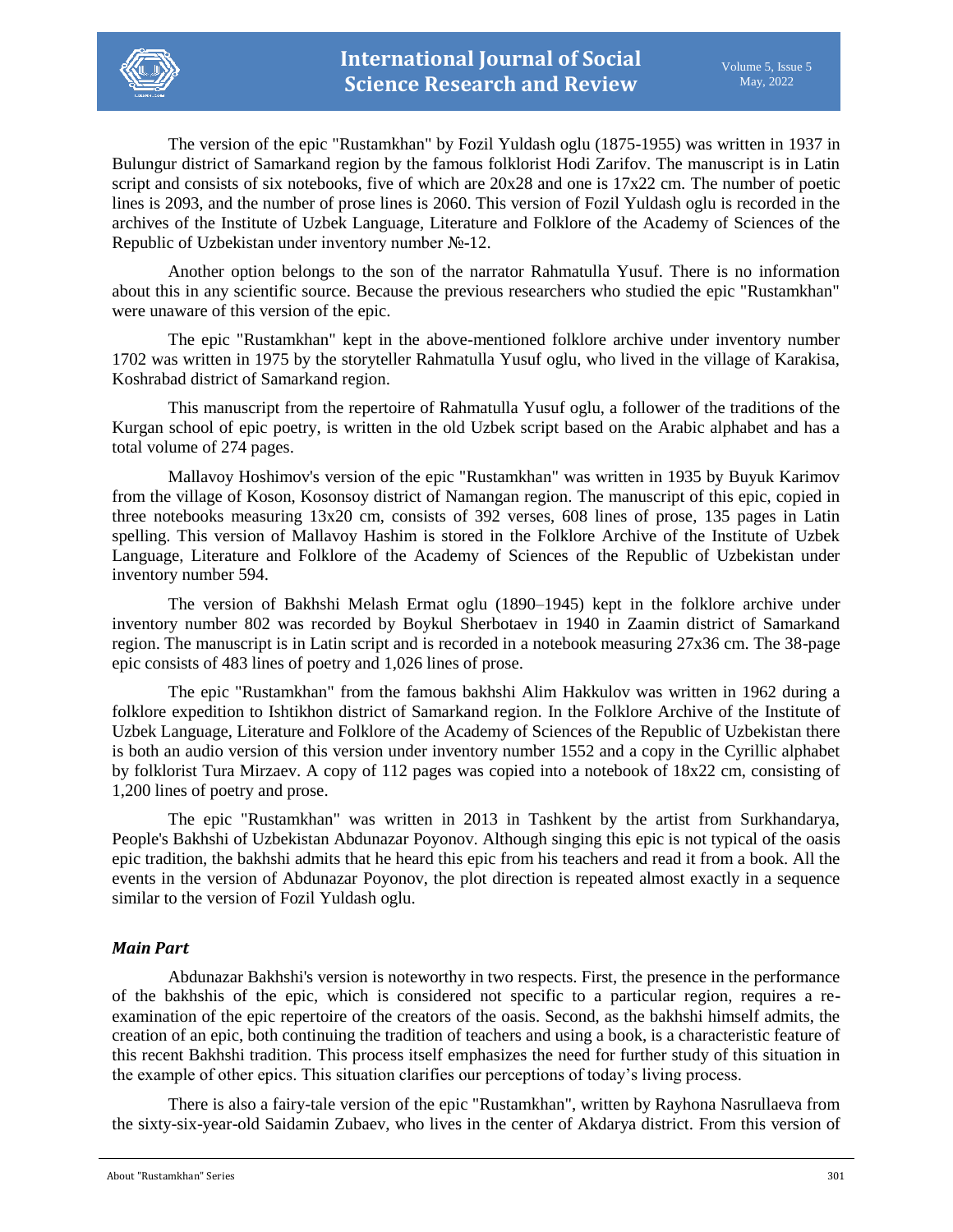

the tale it is clear that it is exactly the same as the events in the text of the epic, written by the son of Fozil Yuldash. In folklore, the fact that an epic work is both an epic and a fairy-tale version serves as an important fact in the study of epic traditions.

Hodi Zarifov and Victor Zhirmunsky first give detailed information about the Rustamkhan series and its performers in their book The Epic of Uzbek Heroism [1]. These scholars consider the epic "Rustamkhan" as a heroic-romantic epic, and the epic "Muradkhan" as an example of a purely romantic epic. So far, the epic "Rustamkhan" has been studied more than "Murodkhan". There are, of course, specific objective and subjective reasons for this.

At this point, it is necessary to clarify the issue of categorization. A series of epics narrating the life of a particular epic hero, his descendants and comrades. Epics belonging to a category are not a sequential continuation of each other, but can be built on the basis of individual events. This applies to the commonality of epic heroes, epic space and time. The series of epics is widespread in the oral tradition of the Turkic peoples. For example, the series "Gorogly", the series "Rustamkhan" and so on.

The series in the epic are of two kinds by nature. 1. Genealogical or hereditary genealogy. The emergence of one generation and generation in the works of such a series, everything from the lineage to the fate of subsequent generations is reflected in the independent works. For example, the genus "Gorogly" reflects the period from the birth of Gorogly to his disappearance into the cave, the lives of his children in more than forty independent epics. In addition to the main idea, the epics in this category include such characters as Gorogly, Yunus, Miskol Pari, Hasankhan, Avazkhan, Ahmad Sardor, and Saqibulbul; The city of Chambil is connected to each other by the horse Girat (Girkok) and logically forms a sequence, completely illuminating the life of the Gorogly dynasty. 2. Biographical classification. Usually genealogical series consist of smaller series. Such series occur around one of the protagonists. For example, the genus "Gorogly" consists of biographical genres such as "Gorogly", "Hasankhan", "Avazkhan", "Nurali".

The Rustamkhan series is one of such series of Uzbek folk epics. The epic "Rustamkhan" included in this series was written and published by Fozil Yuldash oglu. The series consists of five epics ("Sultankhan", "Murodkhan", "Oftob pari", "Rustamkhan", "Rustam's wound").

The epic "Murodkhan" describes the events when Murodkhan landed on the head of a state bird, became king of the people of Aktash, fell in love with the beautiful Orzigul, searched for her, took Orzigul and returned to his homeland. The ideas of courage, patriotism, justice and truthfulness are sung in "Murodkhan". As Muradkhan set out on a journey in search of his wife, he appointed his paternal grandparents and officials to rule the country with justice and to keep abreast of the plight of the widows. This shows that the democratic spirit of folk art was more vividly expressed in the epic.

In this series, "Murodkhan" is interpreted as a purely romantic novel, and "Rustamkhan" is interpreted as an example of a heroic-romantic epic. So what are the reasons for the two different classifications of two epics sung by a bakhshi, which are almost close in subject matter?

The motifs in the epic "Murodkhan" are mainly based on the romantic adventures of the protagonist. Once upon a time, his father was a descendant of kings, and then Muradkhan, who lived in poverty and subsistence, was lucky enough to be elected king of the country. The adventures associated with the bird of happiness in the epic are described as rich and fascinating, with fantastic elements, just like in fairy tales. The fact that Muradkhan goes hunting, falls in love with a couple while hunting and unknowingly marries her, and the couple gets angry are typical of these fairy tales. Despite the fact that the mythological layer of the epic is ancient, the main emphasis is on Muradkhan's love affair. This analysis glorifies the pure love, true love, which is present in the tradition of baxshi, typical of romantic epics.

The epic "Rustamkhan", which is considered to be the next epic of the series, also contains the romantic adventures of the hero. However, unlike other romantic epics, the emphasis here is not on the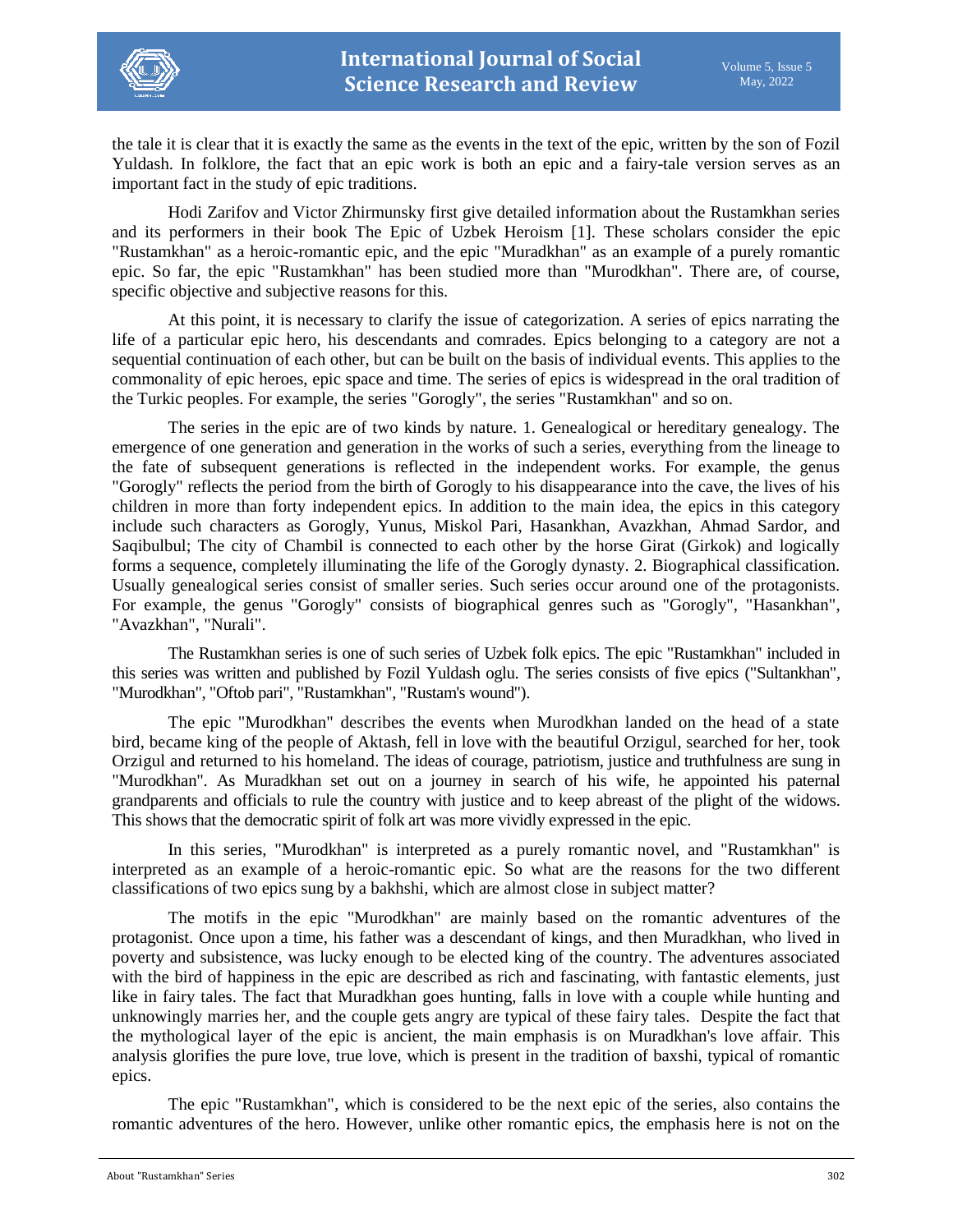

majors of love, but on Rustamkhan's heroic adventures. These heroic deeds remind us of the epics "Alpomish" or "Gorogly". Rustamkhann's courage and heroism are glorified in scenes related to the release of his mother from the hands of executioners sent by his father, the battle with the giant, the defeat of the dragon that threatens the land of the Sun Fairy. While the emphasis in purely romantic epics is on romantic adventures, the emphasis in this epic is on the hero's bravery, courage, and bravery. Therefore, the epics "Murodkhan" and "Rustamkhan" differ from each other in terms of motives and plot construction.

Some researchers try to connect the plot of the epic "Rustamkhan" with Firdavsi's "Shahnameh". True, there are many legends and myths about the hero Rustam in the peoples of the East. These myths and legends are to some extent reflected in the Shahnameh. However, in our opinion, the Uzbek folk epic "Rustamkhan" has absolutely no connection with the "Shohnoma" and the legends and myths about Rustamkhan.

"Rustamkhan" is one of the most beautiful examples of both traditional heroism (certainly not as archaic as "Alpomish"), as well as a romantic epic.

The epic "Rustamkhan" is distinguished not only in the works of the poet Fozil, but also among the Uzbek epics with a variety of motifs, plot structure and high art. This epic has therefore attracted the attention of many researchers.

Kidaysh Pokrovskaya, on the other hand, comments on the epic and its variants in the foreword to the Moscow-based book Rustamkhan. It should be noted that although Kidaysh Pokrovskaya tried to run the epic as fully as possible, it is quite different from this perfect variant, which we have prepared. Indeed, in this edition, many passages of the epic have been omitted, misread, and some passages have been mistranslated altogether.

However, it is safe to say that this publication played an important role in promoting the Uzbek epic to the world. There are also articles written by the scientist himself and other authors, which are not directly devoted to the analysis of the epic "Rustamkhan", but about the peculiarities of the motive and plot structure, typological similarities with other epics [2].

M. Obidova defended her dissertation on the theme of epics of the series "Rustamkhan". The author has also published a scientific pamphlet of the same name [3].

In his pamphlet "Uzbek Literature" Khalid Korogli mentions the epics "Alpomish", "Gorogly", "Kuntugmush", as well as epics included in the series "Rustamkhan" [4].

Researcher A. Gafforova, in her article "The use of synonyms in the epic" Rustamkhan "" discusses the linguistic features of the epic, the role of synonyms in the text art [5].

In addition, in the forewords of "Rustamkhan" published in different years, comments were made on these features of the epic [6].

Rustamkhan's epic was translated into Turkish by Turkish scholar Selami Fidakor and a separate study was created. This translation is also important in introducing Uzbek epics to Turkey. In addition, such studies attract attention with their ability to fully understand Uzbek and Turkish epics, epic traditions.

As mentioned above, the saga has been published in many different years. The publishing process itself gives us a lot of interesting information. The epic was first included in the anthology "Uzbek folklore" prepared by Hodi Zarifov in 1939 [7]. All examples of folklore in this anthology are in Latin script, selected and published by Hodi Zarifov. In this issue, a large part of the epic "Rustamkhan" refers to the judgment of readers.

In 1942, Zafar Diyar, one of the leading figures in children's literature, submitted an abbreviated version of the epic to the students [8].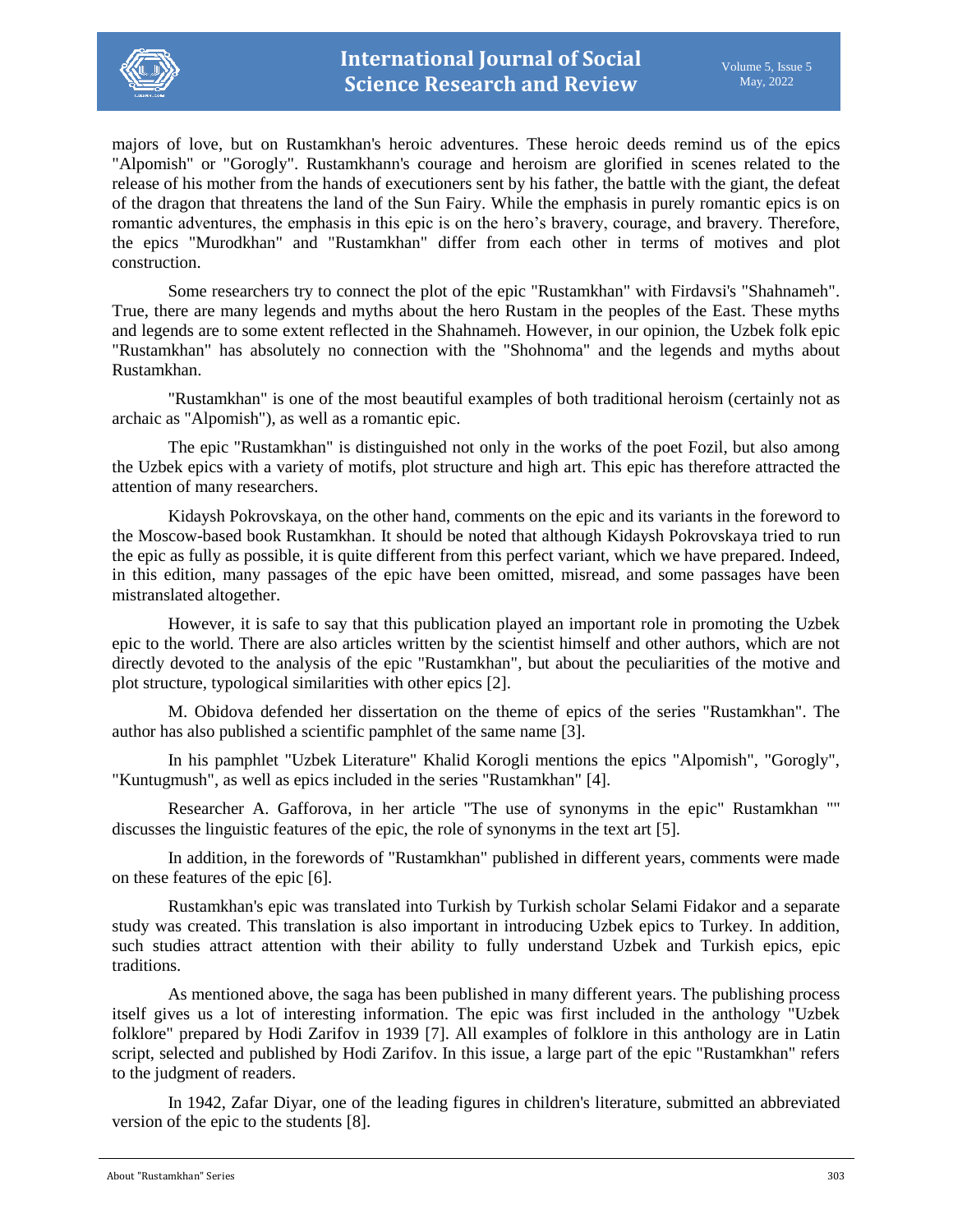

Fozil Yuldash's son's "Selection" of 1949, along with other works of the bakhshi, includes the epic "Rustamkhan" [9].

Reprinted several times between 1950 and 1958 by Hodi Zarifov, Zaytuna Karimova, Khalid Rasul, and Mansur Afzalov [10].

In 1985, the epic "Rustamkhan" was republished together with the foreword of the folklorist Malik Murodov [11].

No matter how many times both Murodkhan and Rustamkhan were published, its perfect edition was not made during the former Soviet era. In each edition the saga was published in the form of a misreading of the manuscript, which was shortened by one or two months. For example, only one example: the manuscript of the epic "Rustamkhan" kept in the folklore archives describes Sultankhan's dream before having a child as follows:

"Sultankhan had a dream last night. This is what he saw in his dream. This child of yours, given by God, if you travel to the land of Kurudum, if you come at fourteen years, this child will stand, or he will die [12].

This dream motif is an important aspect of the reason why Sultankhan went on a journey to the kingdom of Kurudum and the fact that the unborn child Rustam is not an ordinary child, but a divine child, associated with the cult of ancestors. It can be said that the saga begins with the motive of that dream, and the events at the end of the saga are connected with this dream. However, in the 1965 and 1985 editions of the Rustamkhan epic, this motive was omitted. As a result, the reasons for Sultankhan's departure remain unclear.

Sometimes, when writing an epic or preparing for publication, there are many cases of incorrect reading of the word in the text due to neglect of the features of the dialect.

There are many more such examples. In the editions of other epics, too, such omitted, abbreviated, unreasonably edited passages abound. After all, priceless property - folk epics - is a sacred heritage of our ancestors, which has been cherished for thousands of years. It is not for nothing that the great scholars called the oral tradition of the people the "Golden Cradle" of the people.

### *Conclusion*

Every verse, every word in folk epics carries a complete thought. Even if a word changes or falls from it, it destroys the art of the epic, and one aspect of the eternal value that our ancestors cherished remains.

The publication of any epic requires knowledge, level, and textual research from the person preparing it for publication. The purpose of such textual research is to select the best options for a perfect publication with a unique and traditional plot system and construction that can meet the requirements of the epic. In textological research, the arrangement and classification of manuscript variants is very important.

When publishing epics, it is important to select texts, not to choose an empty artistic option for publication. It will be necessary to compare each edition with the original manuscript, restoring the fragments that have hitherto been ideologically and ideologically omitted.

Avoiding unreasonable editing of published epics. The publication should try to give the epic art in its entirety. Only then can we pay serious attention to the poetic form and tone in the manuscript. Since the published and manuscript epics are sung in different dialects, it is necessary to pay attention to every word in the dialect and, if possible, to interpret it. In particular, words and phrases that are difficult to understand in epics, whose meanings have been forgotten, and which have fallen out of use, must be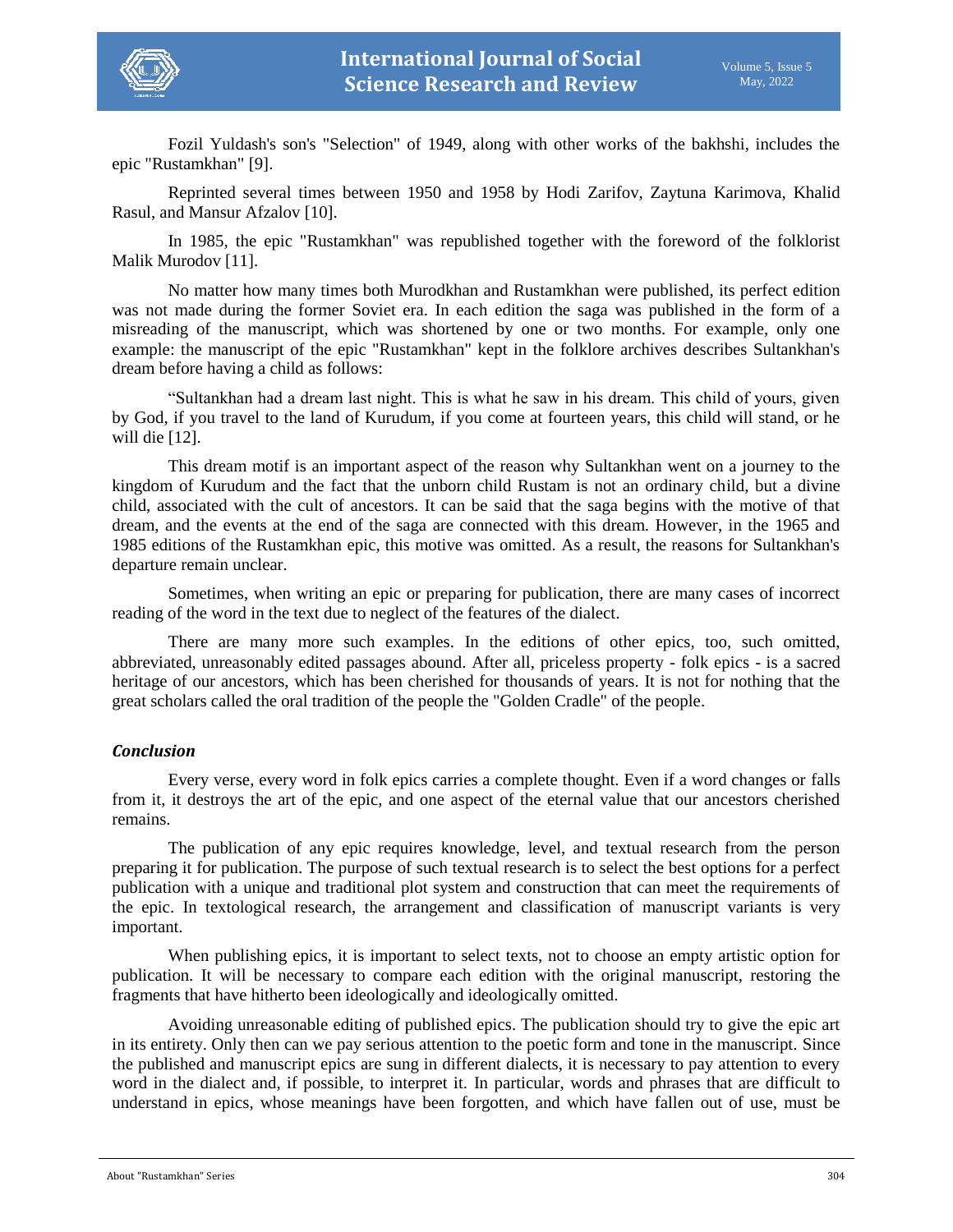

interpreted correctly in their place. However, errors, confusion and superficiality should be avoided in such interpretations.

The language of the original and the style of the bakhsh should not be harmed, and the falsification of the manuscript should not be allowed. Therefore, it is necessary to pay attention to the language of each epic, to put each verse, each word in its place, to fully reflect all the features of the literary text, following the interesting, colorful aspects of the original, the traditional method and rules of expression.

Examples of Uzbek epic works contain many valuable words and phrases related to the dialectology and lexicology of our language. Learning these words and phrases, in general, the language of our epics, is important not only for the Uzbek language, but also for the Turkic language in general. Indeed, the lexical richness of the epic creative language constitutes the structure of the ancient and modern Turkic languages. Therefore, the language of our epics can be an important source and object of research not only for our folklorists, but also for our linguists.

In determining the peculiarities of the stages of development and change, the formation of the lexicon of the language, which is an invaluable asset of our people, a special place belongs to the epic creations, similar to the series "Rustamkhan".

The effective use of the ancient Turkic dictionary by our bakhshis, the discovery of new meanings and meanings of these ancient words in each performance, shows that it is impossible to talk about its art without knowing the language of epic creation.

Research on the "Rustamkhan" series should be continued. All of the categories: fairy tale and epic variants, as well as the study of its plot system in comparison with other epics, allow us to come to new interpretations of the origin of the epic and the laws of life.

## *References*

1.Zhirmunsky V., Zarifov H. Uzbek heroic epic. - Moscow: Ogiz, 1947. - P. 151-165.

- 2.Pokrovskaya K.N. Rustamkhan. Uzbek heroic epic. Moscow: Nauka, 1972.
- 3.Kidaish-Pokrovskaya N.V., Mirbadalova A.S. Traditional elements of style in the epic text // Textological studies of the epic. - Moscow: Nauka, 1971. -S. 65-96; Kidaish-Pokrovskaya N.V. On the problems of genre differentiation of the epic and fairy tales of the Turkic-speaking peoples // Typology of the folk epic. - Moscow: Nauka, 1975. - S. 235–249 etc.
- 4.Obidova M. Epics of the Rustamkhan series. –Tashkent: Fan, 1982.
- 5.Korogli H. Uzbek Literature. Moscow: Higher School, 1976. p. 54-59.
- 6.G'afforova A. Use of synonyms from the epic "Rustamkhan" / Language and literature issues. Scientific collection. –Leninobod, 1964. –S. 123–144.
- 7.Karimov Z. Foreword // The epic "Rustamkhan". Narrator: Son of Fozil Yuldash. Prepared by Z. Karimova. - Tashkent: Literature and Art, 1950; Murodov M. Bouquet of epics // Alpomish. Rustamxon. Uzbek folk epics. World Children's Literature Library Series. –Tashkent: Literature and art, 1985. - 3–7; G'oziboev T. Oz Creativity of Fozil Yuldosh oglu.– Tashkent: Science, 1955; G'oziboev T. Son of Fozil Yuldash. - Tashkent: Science, 1968 and others.
- 8.Uzbek Folklore. Anthology. Tashkent: State Educational and Pedagogical Publishing House, 1939. P. 166-181.